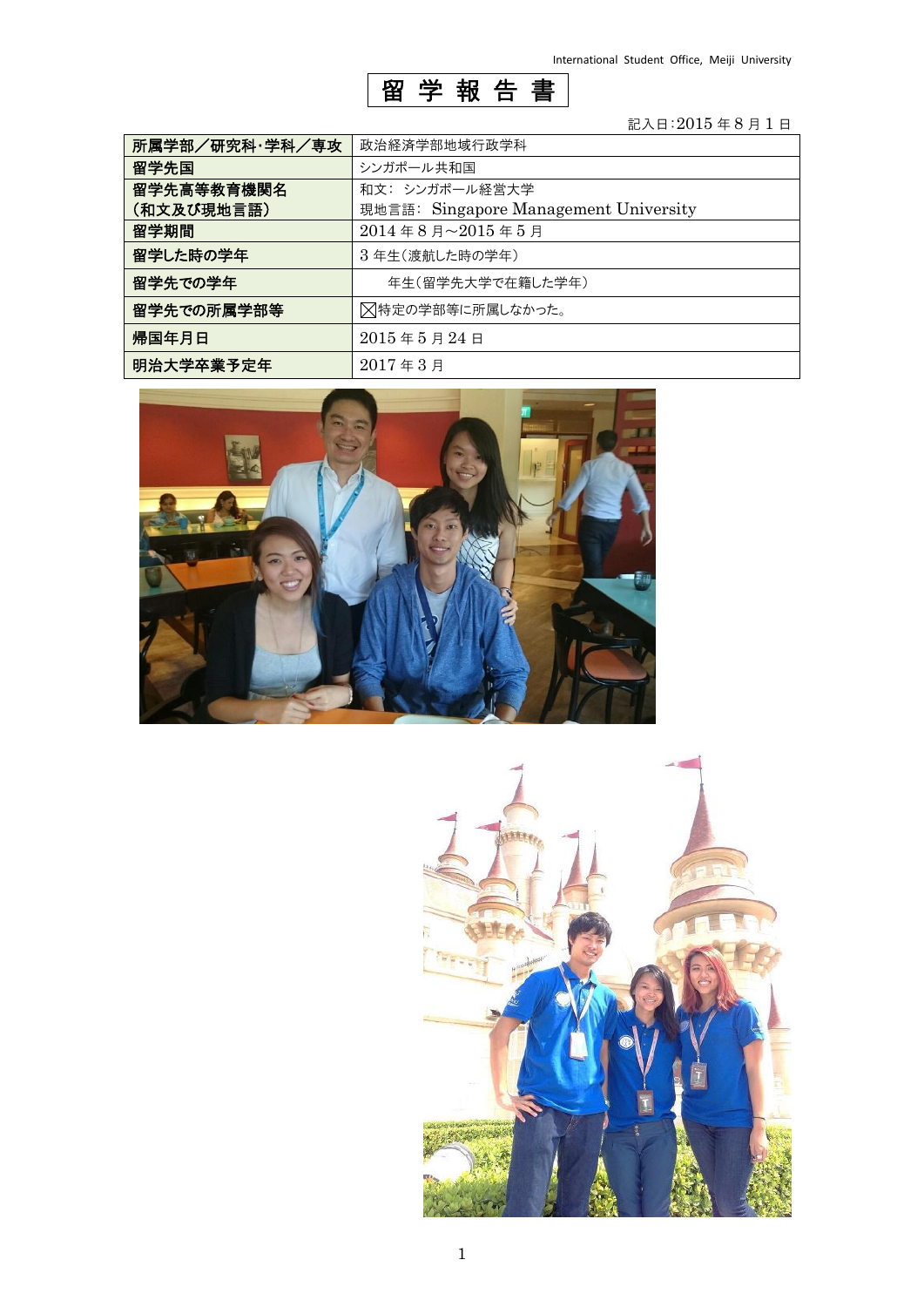|        |                        |  | 留学先大学について                                  |                                                                                                                                                                                                                                                                                                                                    |  |
|--------|------------------------|--|--------------------------------------------|------------------------------------------------------------------------------------------------------------------------------------------------------------------------------------------------------------------------------------------------------------------------------------------------------------------------------------|--|
| 形態     | ⊠国立 □公立<br>□私立<br>□その他 |  |                                            |                                                                                                                                                                                                                                                                                                                                    |  |
| 学年暦    |                        |  | 1学期:8月~11月 2学期:1月~4月                       |                                                                                                                                                                                                                                                                                                                                    |  |
| 学生数    |                        |  | 正規学生 8,000 名<br>(本年度交換留学生用 FB ページには 570 名) |                                                                                                                                                                                                                                                                                                                                    |  |
| 創立年    |                        |  | 2000年                                      |                                                                                                                                                                                                                                                                                                                                    |  |
| 留学費用項目 | 現地通貨 (SGD)             |  | 円                                          | 備考                                                                                                                                                                                                                                                                                                                                 |  |
| 授業料    |                        |  | 0 <sub>H</sub>                             | 大学間協定校留学のため                                                                                                                                                                                                                                                                                                                        |  |
| 宿舎費    |                        |  | 450,180円                                   | \$610*9                                                                                                                                                                                                                                                                                                                            |  |
| 食費     |                        |  | 221,400円                                   | \$300*9 朝食は寮で提供される。<br>飲み会代等は除外。                                                                                                                                                                                                                                                                                                   |  |
| 図書費    |                        |  | $0 \, \text{F}$                            | 基本的に PDF として参考文献等配布される。                                                                                                                                                                                                                                                                                                            |  |
| 学用品費   |                        |  | 0 <sub>H</sub>                             |                                                                                                                                                                                                                                                                                                                                    |  |
| 教養娯楽費  |                        |  | 0 <sub>H</sub>                             |                                                                                                                                                                                                                                                                                                                                    |  |
| 被服費    |                        |  | 0 <sub>H</sub>                             |                                                                                                                                                                                                                                                                                                                                    |  |
| 医療費    |                        |  | 19,440円                                    | ビザ用健康診断費(日本)                                                                                                                                                                                                                                                                                                                       |  |
| 保険費    |                        |  | 92,480円                                    | 形態:明治: 海外旅行保険プラン5(11ヶ月)                                                                                                                                                                                                                                                                                                            |  |
| 渡航旅費   |                        |  | 66,725円                                    | JPY41.100 往路<br>JPY26,625 復路                                                                                                                                                                                                                                                                                                       |  |
| 雑費     |                        |  | 24,600円                                    | Miscellaneous fee \$300                                                                                                                                                                                                                                                                                                            |  |
| その他    |                        |  | $9,840 \; \text{Pl}$                       | JPY2,500(30) Processing Fee<br>JPY7,400(90) Issuance Fee                                                                                                                                                                                                                                                                           |  |
| その他    |                        |  | 78,000円                                    | 交通費(バス)片道約\$3                                                                                                                                                                                                                                                                                                                      |  |
| 合計     |                        |  | 962,665円                                   | この合計金額は、留学に際して必要な最低<br>経費であり、その他通信費(携帯電話料金<br>等)、交際費、旅費(観光)等を考慮に入れる<br>と、+¥300,000 ほどであると考えられる。<br>また、本年は為替レートが不安定であったた<br>め、合計費用が多少低く計算されている可能<br>性がある。<br>*為替レートはその都度変動しているため、参<br>考の合計金額は日本円のみで算出。<br>$SGD1 \doteq JPY82$<br>*収入<br>\$6,500 TEMASEK FOUNDATION<br>¥800,000 JASSO 奨学金<br>¥300,000 明治大学助成金<br>日本から500,000円を現金で持参。 |  |

| 渡航関 |  |
|-----|--|

|       |                                         |                               | <b>必加川内走</b> |
|-------|-----------------------------------------|-------------------------------|--------------|
| 渡航経路: |                                         |                               |              |
|       | 往路: HND-SHA-SIN(China Eastern Airlines) |                               |              |
|       | 復路: SIN-KUL-NRT (Air Asia)              |                               |              |
| 渡航費用  |                                         |                               |              |
|       | チケットの種類                                 | Economy class                 |              |
|       | 往路                                      | <b>JPY 41,100</b>             |              |
|       | 復路                                      | JPY 25,625                    |              |
|       | 合計                                      | <b>JPY 66,725</b>             |              |
|       |                                         | 渡航に際して利用した旅行会社やガイドブックを教えて下さい。 |              |

# 滞在形態関連

1)種類(留学中の滞在先)(例:アパート、大学の宿舎など)

EVEN HOSTEL(大学提供の寮)

2)部屋の形態

 $\sqrt{\frac{1}{2}}$ 個室 OR  $\sqrt{\frac{1}{2}}$ 相部屋(同居人数 2)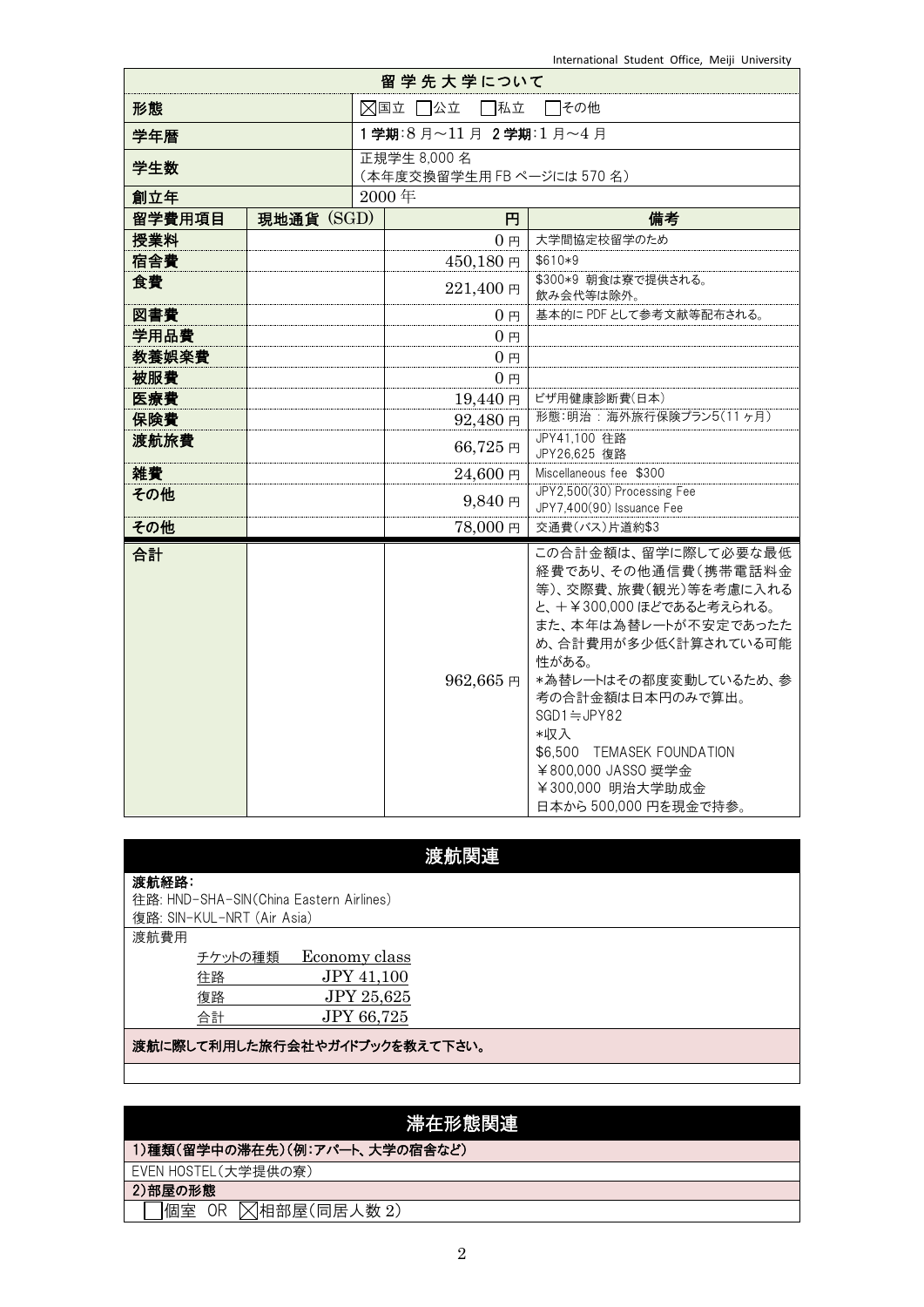#### 3)住居を探した方法:

大学の提供

#### 4)感想:(滞在先の感想とこれから留学する人のためのアドバイス)

#### 寮(EVAN HOSTEL)

寮に申し込めるかどうかはその年度によって異なります。以前までの情報では COMMONWEARTH というところだった が、今年度はここでした。大学側も最初は「今年は寮を留学生に提供できるかわからない」と言っていました。が、突然 何の前触れもなく「先着順で寮の申込を受付けます」とのメールを頂きました。そのとき家で昼寝をしていた(午後 7 時。笑)私は、完全に出遅れました。

起床後すぐに申し込み(できるものなら寮に入るのが正解だという情報を耳にしていたため)先着順の申込に何とか間 に合ったものの(開始わずか 3 時間でおそらく定員超え)、実際あまり魅力的と思われた(写真を見る限り、古い!2 人 部屋にもかかわらず部屋が極端に狭い!色々とルールがある!そんなに学校から近いわけでもないし、かといって激 安なわけでもない!)、自分で探した民間の学生寮に前期間だけ泊まってとりあえず様子を見ることにしました。

…のつもりが、出国直前に SMU より奨学金プログラム合格の通知が来ました。そのプログラムを受けるには必ず大学 の寮に住む必要があったため、やむを得ず EVAN HOSTEL に決めました。やはり当初の予想通り狭い・古い・不便な寮 でした。

日本からの交換留学生の約半数が当寮に泊まっていました。最も多くの交換留学生が集まっているため、利便性を 重視しない方は寮を選ぶと、友人ができやすいと思います。

### 現地情報

#### 1)現地で病院にかかったことはありますか?大学内の医務室/診療所や付属病院等で医療サービスを受けることは 可能でしたか?

□利用する機会が無かった

利用した:

明治大学と同様キャンパス内に診療所があり、学生証を見せることで無料で診察を受けることができます。対応も待ち 時間も薬の効き目も問題なく、非常に安心できました。シンガポール国内各地にある提携病院でも無料で診察を受け ることができます。

2)学内外で問題があったときには誰に相談しましたか。留学先大学に相談窓口はありましたか。

Buddy Programmee という交換留学生 1 人に対し正規の学生が一人ついていただき、自由に色々と質問や要望を聞 いてもらった。

3)現地の危険地域情報をどのように収集し,どのような防犯対策をしましたか。また,実際に盗難等を含む犯罪に巻 き込まれたことはありますか?その際どのように対処しましたか?

シンガポールは比較的安全な国なので、最低限の注意をすることで犯罪に巻き込まれるということはありませんでし た。

#### 4)パソコン,携帯電話,インターネット(接続について)現地での利用はいかがでしたか。

(例:寮のインターネット接続が不安定で1週間に1度は全く繋がらない時がある。街にあるほとんどのカフェでは WIFI 接続が可能であ ったので,寮で使用できない時はカフェに行った。)

寮(EVAN HOSTEL)の WIFI は設定等必要ありませんでしたが、スピードが非常に遅く、動画は止まることが多くて、視聴 できません。

5)現地での資金調達はどのように行いましたか?(例:現地に銀行口座を開設して日本の親から送金してもらった。銀行口座 は現地で外国人登録をしないと開設できない。また,クレジットカードも併用していた。)

現金を日本円で¥500,000 持って行き、クレジットカードで払えるものはクレジットカードで、その他は現金で支払いをし ました。寮費等はクレジットカード決済ができます。

現金は、日本円で寮に保管しておき、シンガポールドルが手元に少なくなったなと思ったタイミングでレートも気にしつつ 両替していました。

銀行口座の開設は、OCBC(オーバーシー・チャイニーズ銀行)で行いました。必要なものは、パスポートと Student Pass、現地の携帯番号で、無料かつ所要時間も 30 分程度、場所も大学キャンパスの地下にあるので問題なく開設 できるのではないかと思います。

#### 6)現地では調達できない日本から持っていくべき物があれば教えて下さい。

日本で使用している携帯電話は SIM フリーでないものが多く、シンガポールで使用するには新たに SIM フリーの携帯を 購入する必要があります。こちらでも購入することができますが、日本から持っていくのもありだと思います。私は SMU 近くの FUNAN という電化製品店で NOKIA のスマートフォンを約 S\$240 で購入しました。

事務室から頂ける留学ハンドブックなるものには、荷物は最低限であとは現地調達がいいと書かれていますが、個人 的に消耗品に関しては、日本から持っていくことをオススメします。日本に置いていってもダメになるし、現地で購入す ると質が悪かったり、日本のものは割高だったりします。また、日本から持っていって、1 年間の留学で使わなかったよ うなものは今後日本でも使う可能性は低いと考えられますので、シンガポール出国時に捨ててしまいましょう。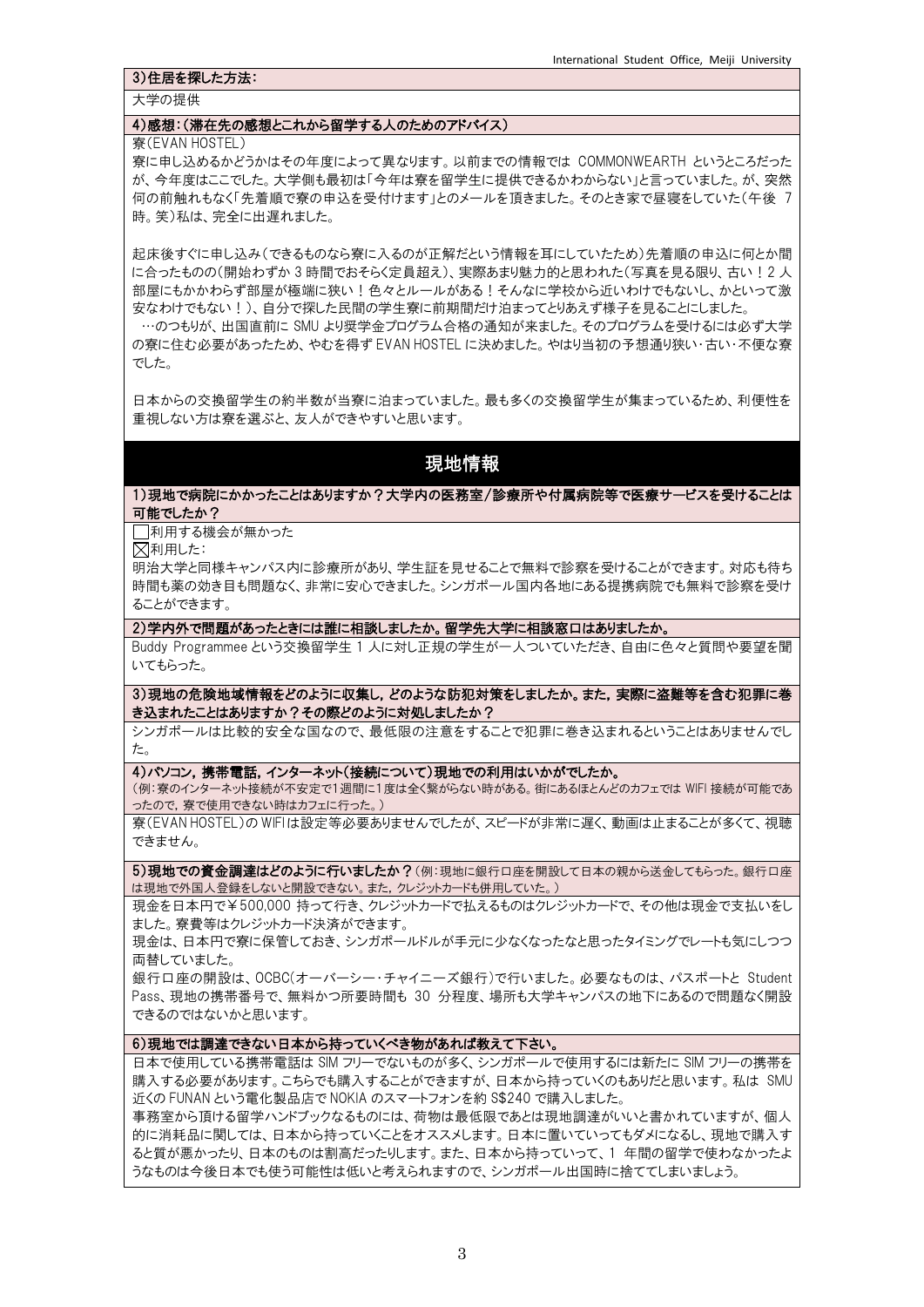| 進路について                                                                                                                                            |
|---------------------------------------------------------------------------------------------------------------------------------------------------|
| 1)進路                                                                                                                                              |
| ⊠未定<br>就職<br> 進学<br>  その他:                                                                                                                        |
| 2)進路決定の際に参考にした資料、図書、機関など                                                                                                                          |
|                                                                                                                                                   |
| 3)就職を選択した方は、差し支えなければ内定先を教えて下さい。また、その企業を選んだ理由も教えて下さい。(内<br>定を得た企業すべての名前、或は入社すると決定した企業の名前のみでも構いません)                                                 |
|                                                                                                                                                   |
| 4)就職活動中・終了に関わらず.就職活動について感想・アドバイスがありましたらお書き下さい。<br>(例:留学中の就職活動へ向けた準備.帰国後に就職活動を始めるにあたり注意すること等。就職活動を不安に思<br>い、留学を断念する方もいます。ご自身の経験を踏まえてアドバイスをお願いします。) |
|                                                                                                                                                   |
| 5)進学を選択した方は、差し支えなければ進学先を教えて下さい。                                                                                                                   |
|                                                                                                                                                   |
| 6)進学を志す留学希望者に向けたアドバイス(準備、試験対策等)がありましたらお書き下さい。                                                                                                     |

#### 7) その他を選択した方は、留学希望者に向けたアドバイスがありましたらお書き下さい。

手前味噌で恐縮ですが、SMU 交換留学生は就職活動に非常に強いと感じました。 交換留学していた同期のうち、今年就職活動した友人たち(就職活動が終了していた4年生含)は、三菱商事 3 名、 新日鉄 1 名、SMBC1 名、デロイト 1 名、キッコーマン1名(計7名)に内定しました。

| 学習・研究活動についてのレポート(履修した科目ごとに記入してください)    |                                                                                                           |                                                               |  |
|----------------------------------------|-----------------------------------------------------------------------------------------------------------|---------------------------------------------------------------|--|
| 1)留学先で取得した単位数合計                        |                                                                                                           | 本学で認定された単位数合計<br>※該当項目にチェックのうえ、記入して下さい。                       |  |
| 4 単位                                   |                                                                                                           | $\boxtimes 6$ 単位<br>単位認定の申請はしません(理由: )                        |  |
| い。記入スペースが足りない場合は、A4 用紙で別途作成し、添付してください。 |                                                                                                           | 2)以下は留学先で履修した科目についてのレポートです。今後留学をする人たちへのアドバイスも含めてお書き下さ         |  |
| 履修した授業科目名(留学先大学言語):                    |                                                                                                           | 履修した授業科目名(日本語):                                               |  |
| Integrated resort management           |                                                                                                           | オンテグレーテッドリゾート経営                                               |  |
| 科目設置学部・研究科                             | Global Student Programmes                                                                                 |                                                               |  |
| 履修期間                                   | Term 1                                                                                                    |                                                               |  |
| 単位数                                    |                                                                                                           |                                                               |  |
| 本学での単位認定状況                             |                                                                                                           | 0単位認定(本学で認定された単位数を書いて下さい)                                     |  |
| 授業形態                                   | 講義&実習                                                                                                     |                                                               |  |
| 授業時間数                                  | 1週間に210分が2回                                                                                               |                                                               |  |
| 担当教授                                   | Prof. Annie Koh                                                                                           |                                                               |  |
| 授業内容                                   |                                                                                                           | Inculcate students from Singapore Management University (SMU) |  |
|                                        | and Japanese universities with a global<br>perspective and Asian values of cooperation and collaboration. |                                                               |  |
|                                        |                                                                                                           |                                                               |  |
|                                        | Provide participants with the ability to understand the new business                                      |                                                               |  |
|                                        | realities and changing dynamics.                                                                          |                                                               |  |
|                                        | Provide participants with insights to propose customer-centric                                            |                                                               |  |
|                                        | innovations that will create value for                                                                    |                                                               |  |
|                                        | organisations.                                                                                            |                                                               |  |
| 試験 課題など                                | 最終日にグループプレゼンテーション                                                                                         |                                                               |  |
| 感想を自由記入                                | ます。                                                                                                       | 毎週金曜日に3時間30分の授業が午前・午後に2回。それが6週(不定期)続き                         |  |
|                                        |                                                                                                           | 日本でカジノ経営を視野に入れている Singapore のリゾート経営企業(GENTING)と               |  |
|                                        |                                                                                                           | SMU の共同プロジェクトですシンガポール人の友人、教授との非常に良好な関係を築                      |  |
|                                        | くことができます。                                                                                                 |                                                               |  |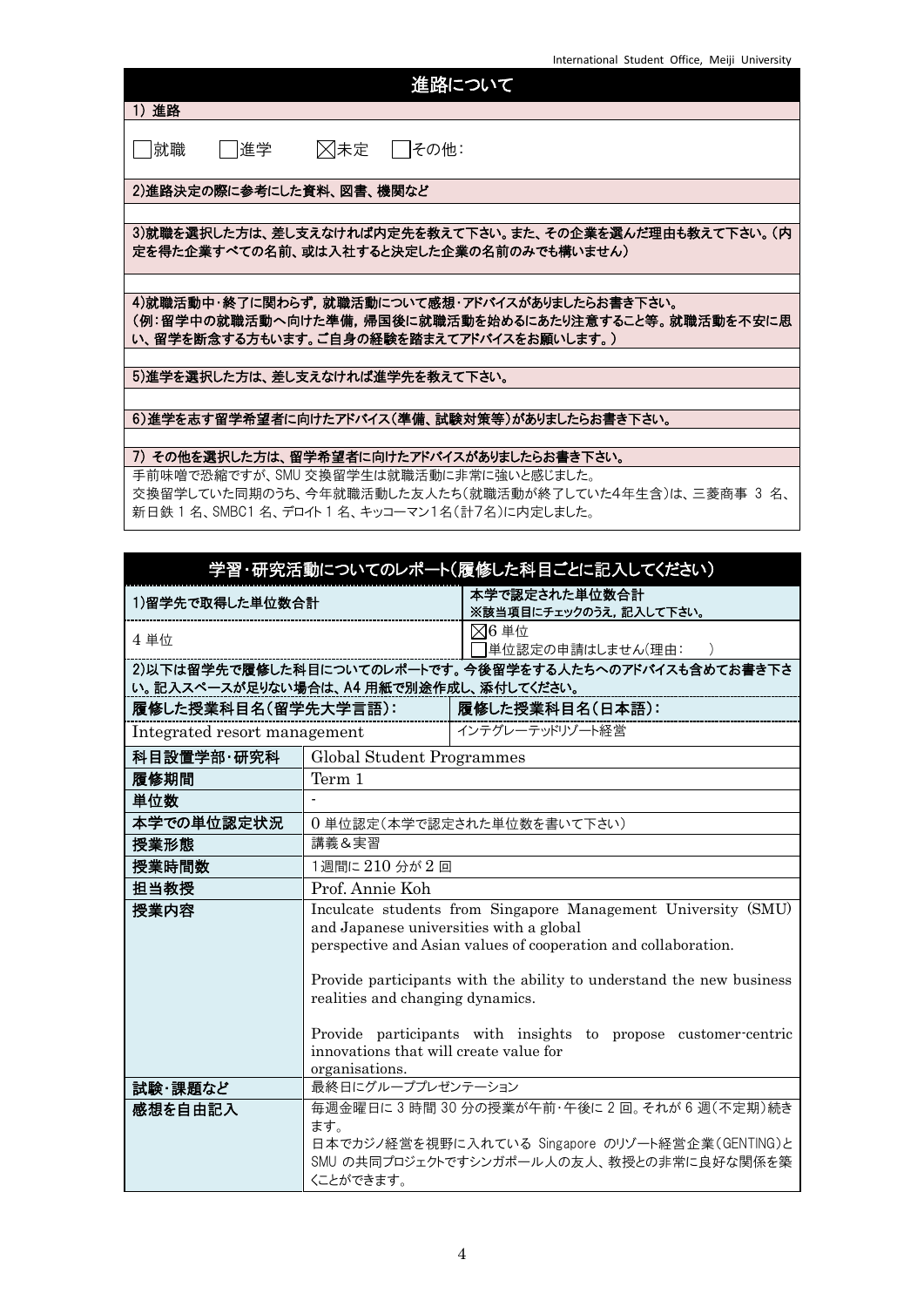| 履修した授業科目名(留学先大学言語):           |                                                               | 履修した授業科目名(日本語):                                                                                                                                                                                                                                                                                                                                                                                                                                                                                                                                                                                                                                                                                                                                                                                                                                                                                                                                                                                                                                                                          | International Student Office, Meiji University |
|-------------------------------|---------------------------------------------------------------|------------------------------------------------------------------------------------------------------------------------------------------------------------------------------------------------------------------------------------------------------------------------------------------------------------------------------------------------------------------------------------------------------------------------------------------------------------------------------------------------------------------------------------------------------------------------------------------------------------------------------------------------------------------------------------------------------------------------------------------------------------------------------------------------------------------------------------------------------------------------------------------------------------------------------------------------------------------------------------------------------------------------------------------------------------------------------------------|------------------------------------------------|
| <b>UMN010:</b>                |                                                               | シンガポールにおける民族政策                                                                                                                                                                                                                                                                                                                                                                                                                                                                                                                                                                                                                                                                                                                                                                                                                                                                                                                                                                                                                                                                           |                                                |
| <b>GOVERNANCE OF</b>          |                                                               |                                                                                                                                                                                                                                                                                                                                                                                                                                                                                                                                                                                                                                                                                                                                                                                                                                                                                                                                                                                                                                                                                          |                                                |
| ETHNIC RELATIONS IN SINGAPORE |                                                               |                                                                                                                                                                                                                                                                                                                                                                                                                                                                                                                                                                                                                                                                                                                                                                                                                                                                                                                                                                                                                                                                                          |                                                |
| 科目設置学部·研究科                    |                                                               |                                                                                                                                                                                                                                                                                                                                                                                                                                                                                                                                                                                                                                                                                                                                                                                                                                                                                                                                                                                                                                                                                          |                                                |
| 履修期間                          | Academic Year 2014/15, Term 1                                 |                                                                                                                                                                                                                                                                                                                                                                                                                                                                                                                                                                                                                                                                                                                                                                                                                                                                                                                                                                                                                                                                                          |                                                |
| 単位数                           | $\mathbf{1}$                                                  |                                                                                                                                                                                                                                                                                                                                                                                                                                                                                                                                                                                                                                                                                                                                                                                                                                                                                                                                                                                                                                                                                          |                                                |
| 本学での単位認定状況                    |                                                               | 2 単位認定(本学で認定された単位数を書いて下さい)                                                                                                                                                                                                                                                                                                                                                                                                                                                                                                                                                                                                                                                                                                                                                                                                                                                                                                                                                                                                                                                               |                                                |
| 授業形態                          | 講義                                                            |                                                                                                                                                                                                                                                                                                                                                                                                                                                                                                                                                                                                                                                                                                                                                                                                                                                                                                                                                                                                                                                                                          |                                                |
| 授業時間数                         | 1週間に195分が13回                                                  |                                                                                                                                                                                                                                                                                                                                                                                                                                                                                                                                                                                                                                                                                                                                                                                                                                                                                                                                                                                                                                                                                          |                                                |
| 担当教授                          |                                                               | Eugene KB Tan, Associate Professor of Law                                                                                                                                                                                                                                                                                                                                                                                                                                                                                                                                                                                                                                                                                                                                                                                                                                                                                                                                                                                                                                                |                                                |
| 授業内容                          | Singapore.<br>articulate the key themes and issues.           | Singapore has been touted as a success story in the maintenance of<br>stable ethnic relations in Singapore. Despite its beginnings as an<br>improbable nation-state, Singapore's economic success has been<br>dependent on political stability, of which the absence of overt ethnic<br>conflict is fundamental. Yet, stable and meaningful ethnic relations<br>cannot be left to chance. Indeed, a very deliberate and conscious effort,<br>requiring a mixture of laws, institutions, mechanisms and political<br>leadership and will, is needed to maintain ethnic relations in<br>This module seeks to understand and to critically examine the policy<br>and legal framework for the management of ethnic relations in<br>Singapore. Laws alone are manifestly inadequate in maintaining<br>peace on hot-button issues of race, language, and religion.<br>The course, which is inter-disciplinary in nature, will also examine the<br>political framework in place that complements the legal and policy<br>infrastructure. Comparative studies will be done, where applicable, to |                                                |
|                               | management of ethnic relations.<br>extensive writing as well. | At the end of the course, students will be better placed to appreciate<br>the strengths and weaknesses of the Singapore approach to the<br>Please note that this is a reading intensive course, and requires                                                                                                                                                                                                                                                                                                                                                                                                                                                                                                                                                                                                                                                                                                                                                                                                                                                                             |                                                |
| 試験 課題など                       |                                                               | Individual assessment components will account for 75% of the final<br>grade. The components of each student's final grade are as follows:                                                                                                                                                                                                                                                                                                                                                                                                                                                                                                                                                                                                                                                                                                                                                                                                                                                                                                                                                |                                                |
|                               | Class participation                                           |                                                                                                                                                                                                                                                                                                                                                                                                                                                                                                                                                                                                                                                                                                                                                                                                                                                                                                                                                                                                                                                                                          | 15%                                            |
|                               | Group oral presentation                                       |                                                                                                                                                                                                                                                                                                                                                                                                                                                                                                                                                                                                                                                                                                                                                                                                                                                                                                                                                                                                                                                                                          | 10%                                            |
|                               | Group written report                                          |                                                                                                                                                                                                                                                                                                                                                                                                                                                                                                                                                                                                                                                                                                                                                                                                                                                                                                                                                                                                                                                                                          | 15%                                            |
|                               | ·Individual research paper (IRP)                              |                                                                                                                                                                                                                                                                                                                                                                                                                                                                                                                                                                                                                                                                                                                                                                                                                                                                                                                                                                                                                                                                                          | 50%                                            |
|                               | $\cdot$ Oral presentation of IRP                              |                                                                                                                                                                                                                                                                                                                                                                                                                                                                                                                                                                                                                                                                                                                                                                                                                                                                                                                                                                                                                                                                                          | 10%                                            |
| 感想を自由記入                       | いくのが大変だった。                                                    | 政策系の授業だが、教授が法学系だったため、語学の面で非常に困難が伴った。ま<br>た、履修生の多くが正規学生で、シンガポールの民族政策に対してある程度の理解<br>があり、なおかつ自らがその影響を受けている立場の者が多く、授業の内容について                                                                                                                                                                                                                                                                                                                                                                                                                                                                                                                                                                                                                                                                                                                                                                                                                                                                                                                                                                 |                                                |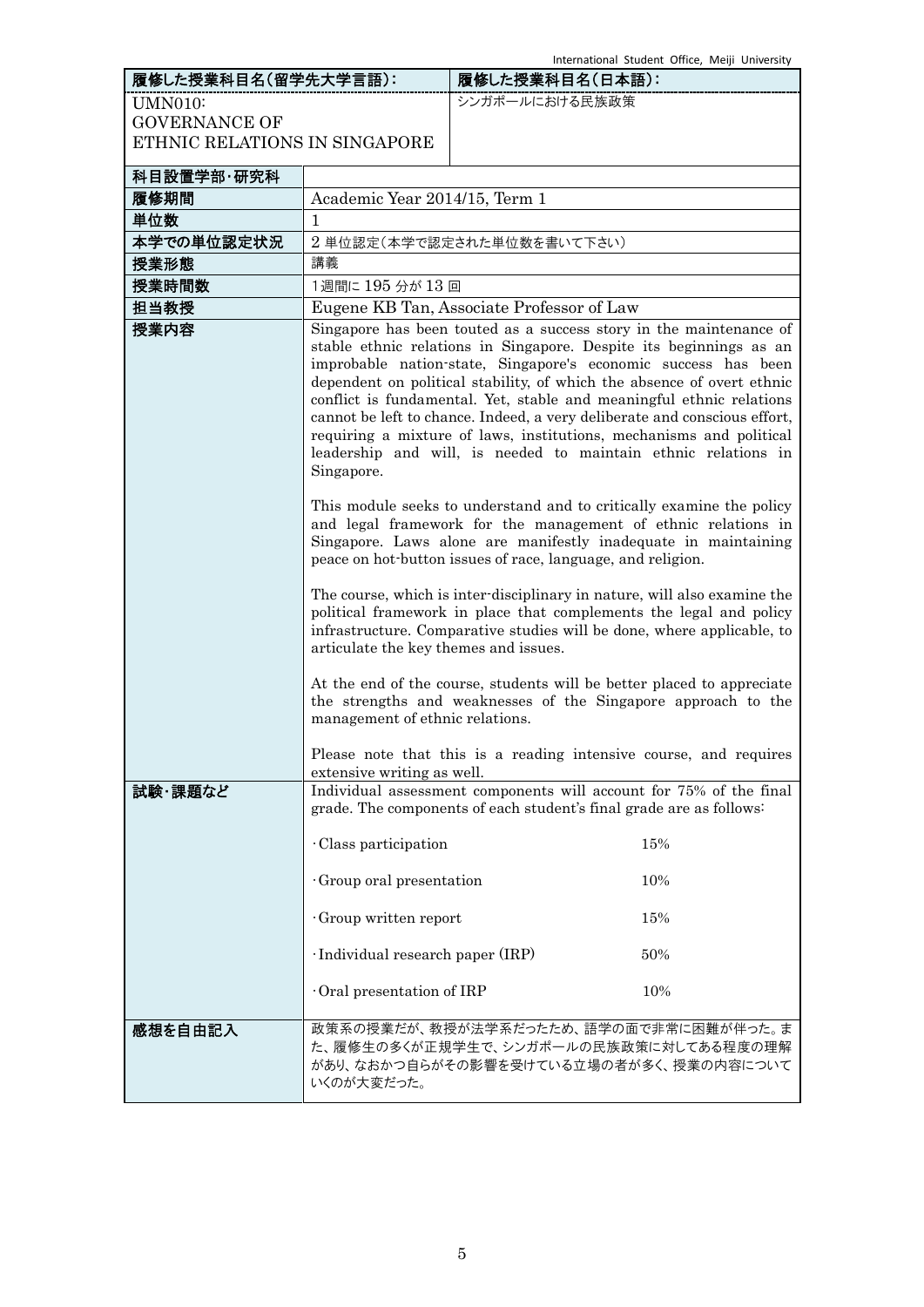| 履修した授業科目名(留学先大学言語):          |                                                                  | 履修した授業科目名(日本語):                                                                                                                                                                                                                                                                                                                                                                                                                                                                                                                                                                                                                                                                                                                                                                                                                                                                                                                                                                                                                                                                                     |
|------------------------------|------------------------------------------------------------------|-----------------------------------------------------------------------------------------------------------------------------------------------------------------------------------------------------------------------------------------------------------------------------------------------------------------------------------------------------------------------------------------------------------------------------------------------------------------------------------------------------------------------------------------------------------------------------------------------------------------------------------------------------------------------------------------------------------------------------------------------------------------------------------------------------------------------------------------------------------------------------------------------------------------------------------------------------------------------------------------------------------------------------------------------------------------------------------------------------|
| OBHR001                      |                                                                  | リーダーシップ論                                                                                                                                                                                                                                                                                                                                                                                                                                                                                                                                                                                                                                                                                                                                                                                                                                                                                                                                                                                                                                                                                            |
| LEADERSHIP AND TEAM-BUILDING |                                                                  |                                                                                                                                                                                                                                                                                                                                                                                                                                                                                                                                                                                                                                                                                                                                                                                                                                                                                                                                                                                                                                                                                                     |
| 科目設置学部·研究科                   |                                                                  | The Lee Kong Chian School of Business                                                                                                                                                                                                                                                                                                                                                                                                                                                                                                                                                                                                                                                                                                                                                                                                                                                                                                                                                                                                                                                               |
| 履修期間                         | Academic Year 2014 /15 Term 1                                    |                                                                                                                                                                                                                                                                                                                                                                                                                                                                                                                                                                                                                                                                                                                                                                                                                                                                                                                                                                                                                                                                                                     |
| 単位数                          | 1                                                                |                                                                                                                                                                                                                                                                                                                                                                                                                                                                                                                                                                                                                                                                                                                                                                                                                                                                                                                                                                                                                                                                                                     |
| 本学での単位認定状況                   |                                                                  | 0単位認定(本学で認定された単位数を書いて下さい)                                                                                                                                                                                                                                                                                                                                                                                                                                                                                                                                                                                                                                                                                                                                                                                                                                                                                                                                                                                                                                                                           |
| 授業形態                         | 講義                                                               |                                                                                                                                                                                                                                                                                                                                                                                                                                                                                                                                                                                                                                                                                                                                                                                                                                                                                                                                                                                                                                                                                                     |
| 授業時間数                        | 1週間に195分が13回                                                     |                                                                                                                                                                                                                                                                                                                                                                                                                                                                                                                                                                                                                                                                                                                                                                                                                                                                                                                                                                                                                                                                                                     |
| 担当教授                         |                                                                  | Kan Siew Ning, Management Consultant & Trainer                                                                                                                                                                                                                                                                                                                                                                                                                                                                                                                                                                                                                                                                                                                                                                                                                                                                                                                                                                                                                                                      |
| 授業内容                         | (LTB) as part of the University core.                            | All SMU students are required to take Leadership and Teambuilding                                                                                                                                                                                                                                                                                                                                                                                                                                                                                                                                                                                                                                                                                                                                                                                                                                                                                                                                                                                                                                   |
|                              | course is a Leadership Moments (LM)                              | This course provides students with knowledge and skills about<br>effective leadership and teambuilding based on principles, concepts,<br>application cases, exercises, and self-assessments that are designed to<br>develop competencies around leadership and teamwork. Central to the<br>Case Project. The project is designed such that students have to work<br>in teams to collect data about a leader of their choice, analyze<br>leadership moments in the context in which it occurred, and using<br>leadership and team-building concepts taught in the classroom, find<br>alignment or exceptions to the LM case. The project culminates in a<br>class presentation and a case study report written about that leader.<br>The overall objective of LTB is to build students' competencies that will<br>help them develop their own leadership traits and value system, and<br>through the various LTB activities, hone them to become more<br>effective leaders. LTB will also help students understand the factors of<br>effective leadership, accurately assess their own strengths and |
| 試験 課題など                      | development, going forward.                                      | weaknesses as leaders, and develop a personal plan for leadership<br>Cumulative assessment (CA) for LTB constitutes 100% of the final                                                                                                                                                                                                                                                                                                                                                                                                                                                                                                                                                                                                                                                                                                                                                                                                                                                                                                                                                               |
|                              | grade, consisting of:<br>- Class Participation 20%<br>- QUIZ 19% | 1. Individual Assessment: 60% of total, consisting of<br>- Leadership Assessment & Development Plan 20%<br>- OB Research Participation (see note (*) below) 1%<br>2. Group Assessment: 40% of total, consisting of                                                                                                                                                                                                                                                                                                                                                                                                                                                                                                                                                                                                                                                                                                                                                                                                                                                                                  |
|                              | - Case Analysis 15%                                              | - Leadership Moments (LM) Case Study Presentation 10%<br>- Leadership Moments (LM) Case Study Report 15%                                                                                                                                                                                                                                                                                                                                                                                                                                                                                                                                                                                                                                                                                                                                                                                                                                                                                                                                                                                            |
| 感想を自由記入                      | 奨学金受領に際し、必修のため履修。                                                | 教授が日本に対してあまり良いイメージを持っていない印象を受けた。                                                                                                                                                                                                                                                                                                                                                                                                                                                                                                                                                                                                                                                                                                                                                                                                                                                                                                                                                                                                                                                                    |
|                              |                                                                  | 明治政経にはない、リーダーシップを座学で学ぶ授業。興味のある方は是非履修を。                                                                                                                                                                                                                                                                                                                                                                                                                                                                                                                                                                                                                                                                                                                                                                                                                                                                                                                                                                                                                                                              |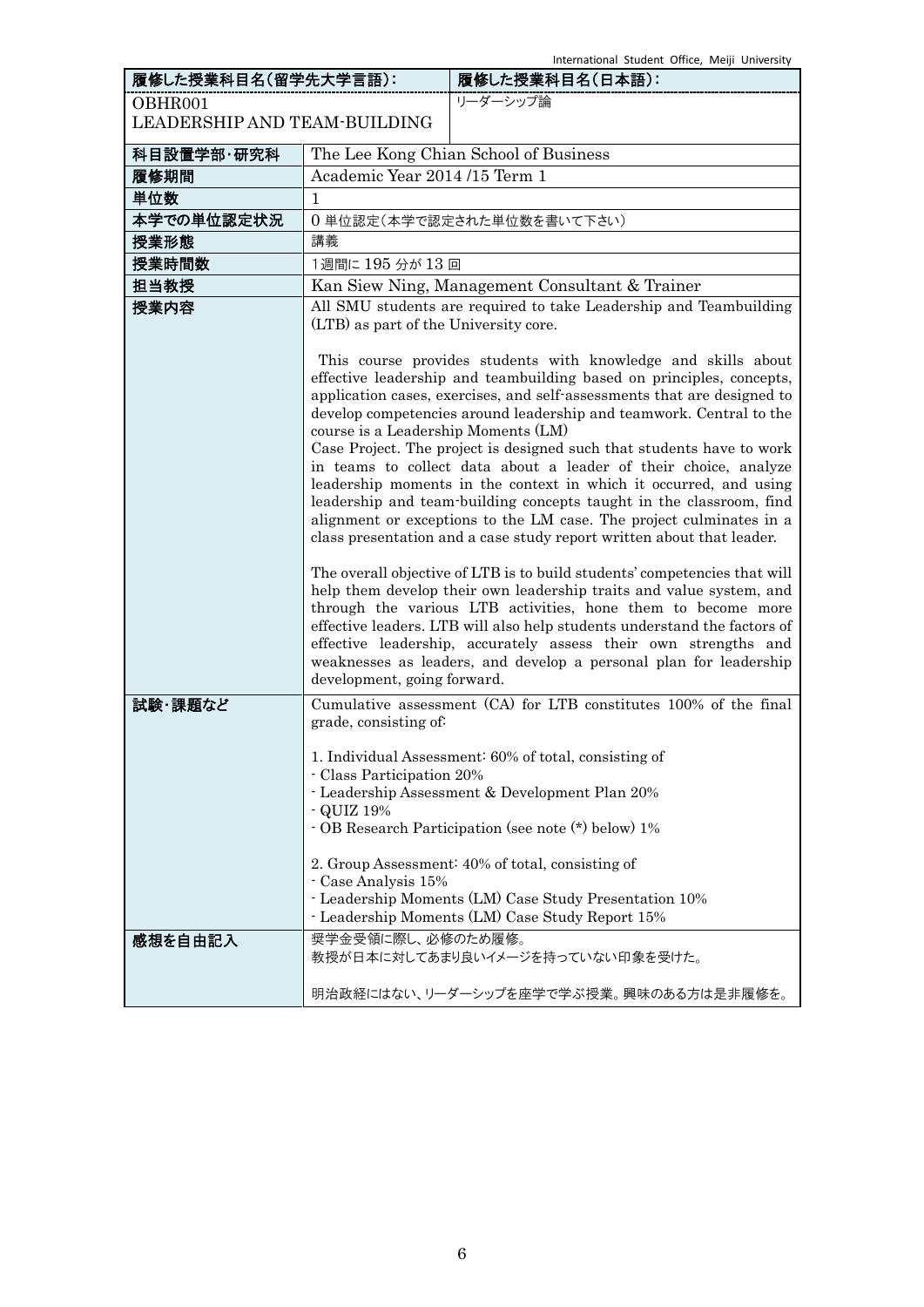| 履修した授業科目名(留学先大学言語):      |                                                                                                                                                                                                                                                                                                                                                                                                                                                                                                                                                                                       | 履修した授業科目名(日本語):                                                                                                                                                                                                                                                                                                                                                                                                                                                                                                                                                                                                                                          |  |
|--------------------------|---------------------------------------------------------------------------------------------------------------------------------------------------------------------------------------------------------------------------------------------------------------------------------------------------------------------------------------------------------------------------------------------------------------------------------------------------------------------------------------------------------------------------------------------------------------------------------------|----------------------------------------------------------------------------------------------------------------------------------------------------------------------------------------------------------------------------------------------------------------------------------------------------------------------------------------------------------------------------------------------------------------------------------------------------------------------------------------------------------------------------------------------------------------------------------------------------------------------------------------------------------|--|
| ACCT 004                 |                                                                                                                                                                                                                                                                                                                                                                                                                                                                                                                                                                                       | アジアにおける会計不正                                                                                                                                                                                                                                                                                                                                                                                                                                                                                                                                                                                                                                              |  |
| Accounting Fraud in Asia |                                                                                                                                                                                                                                                                                                                                                                                                                                                                                                                                                                                       |                                                                                                                                                                                                                                                                                                                                                                                                                                                                                                                                                                                                                                                          |  |
| 科目設置学部·研究科               |                                                                                                                                                                                                                                                                                                                                                                                                                                                                                                                                                                                       | School of Accountancy                                                                                                                                                                                                                                                                                                                                                                                                                                                                                                                                                                                                                                    |  |
| 履修期間                     | 2014/15 Term 2                                                                                                                                                                                                                                                                                                                                                                                                                                                                                                                                                                        |                                                                                                                                                                                                                                                                                                                                                                                                                                                                                                                                                                                                                                                          |  |
| 単位数                      | 1                                                                                                                                                                                                                                                                                                                                                                                                                                                                                                                                                                                     |                                                                                                                                                                                                                                                                                                                                                                                                                                                                                                                                                                                                                                                          |  |
| 本学での単位認定状況               |                                                                                                                                                                                                                                                                                                                                                                                                                                                                                                                                                                                       | 2 単位認定(本学で認定された単位数を書いて下さい)                                                                                                                                                                                                                                                                                                                                                                                                                                                                                                                                                                                                                               |  |
| 授業形態                     | 講義                                                                                                                                                                                                                                                                                                                                                                                                                                                                                                                                                                                    |                                                                                                                                                                                                                                                                                                                                                                                                                                                                                                                                                                                                                                                          |  |
| 授業時間数                    | 1週間に 195 分が 13 回                                                                                                                                                                                                                                                                                                                                                                                                                                                                                                                                                                      |                                                                                                                                                                                                                                                                                                                                                                                                                                                                                                                                                                                                                                                          |  |
| 担当教授                     | <b>KEE Koon Boon</b>                                                                                                                                                                                                                                                                                                                                                                                                                                                                                                                                                                  |                                                                                                                                                                                                                                                                                                                                                                                                                                                                                                                                                                                                                                                          |  |
| 授業内容                     |                                                                                                                                                                                                                                                                                                                                                                                                                                                                                                                                                                                       | When accounting frauds and financial failures pop up as what appear<br>to be rather sudden surprise while the most recent financial<br>statements indicate a sound condition, accounting loses their                                                                                                                                                                                                                                                                                                                                                                                                                                                     |  |
|                          | deceive.                                                                                                                                                                                                                                                                                                                                                                                                                                                                                                                                                                              | legitimacy and effectiveness. Information may be used to inform or<br>From the disappearing cash in Chinese firms and Korean chaebol                                                                                                                                                                                                                                                                                                                                                                                                                                                                                                                     |  |
|                          | (conglomerate) business owners expropriating assets with sweetheart<br>deals to enrich themselves, to elaborate pump-and-dump schemes<br>fashioned by Asian "insiders" who "tunnelled out" or expropriated<br>assets via artful accounting transactions prevalent in the Asian                                                                                                                                                                                                                                                                                                        |                                                                                                                                                                                                                                                                                                                                                                                                                                                                                                                                                                                                                                                          |  |
|                          | business context, businesspeople and investors attracted by the<br>headline-grabbing macroeconomic growth story are bitten by the<br>"Asian snake" whose underlying accounting risk at the firm level<br>seems to be different as compared to western firms. Despite scrutiny<br>by regulatory authorities and media, there are bouts of recurrence<br>with the modus operandi of the fraud perpetuators seemingly more<br>complex and sophisticated each time round. In the end, it seems that<br>the "Asian snake" is ahead of the curve in the capital jungle and<br>usually wins. |                                                                                                                                                                                                                                                                                                                                                                                                                                                                                                                                                                                                                                                          |  |
|                          | and fraud detection for Asian companies.                                                                                                                                                                                                                                                                                                                                                                                                                                                                                                                                              | Question: Why are western-based financial statement analysis, red<br>flags, checklist, fraud detection tools and techniques inadequate in<br>analyzing and detecting accounting fraud in Asian companies? Some of<br>the world's most thoughtful investors, including the Norwegian<br>sovereign wealth fund who managed over \$880 billion in assets,<br>pointed out that they have learnt painfully that the set of governance<br>and accounting risk is different in Asia as compared to the West in<br>their decade plus experience of investing in emerging markets and in<br>Asia. There is a critical thinking and technique gap in misgovernance |  |
| 試験 課題など                  | Task Weighting<br>Individual Project and Presentation 30%<br>Website Participation 20%<br>Individual Essay Critique 10%<br>Class Participation 10%<br>TOTAL 100%                                                                                                                                                                                                                                                                                                                                                                                                                      | Group Project (Case Writing) and Presentation 30%                                                                                                                                                                                                                                                                                                                                                                                                                                                                                                                                                                                                        |  |
| 感想を自由記入                  | 留学で最も良い成績をとれた科目。                                                                                                                                                                                                                                                                                                                                                                                                                                                                                                                                                                      | 教授がとてもフレンドリーで親しみやすい。ただ授業自体は、会計の授業を一通り履修<br>した生徒向け(3,4年生用)のため、専門知識の点で困難が伴った。                                                                                                                                                                                                                                                                                                                                                                                                                                                                                                                                                                              |  |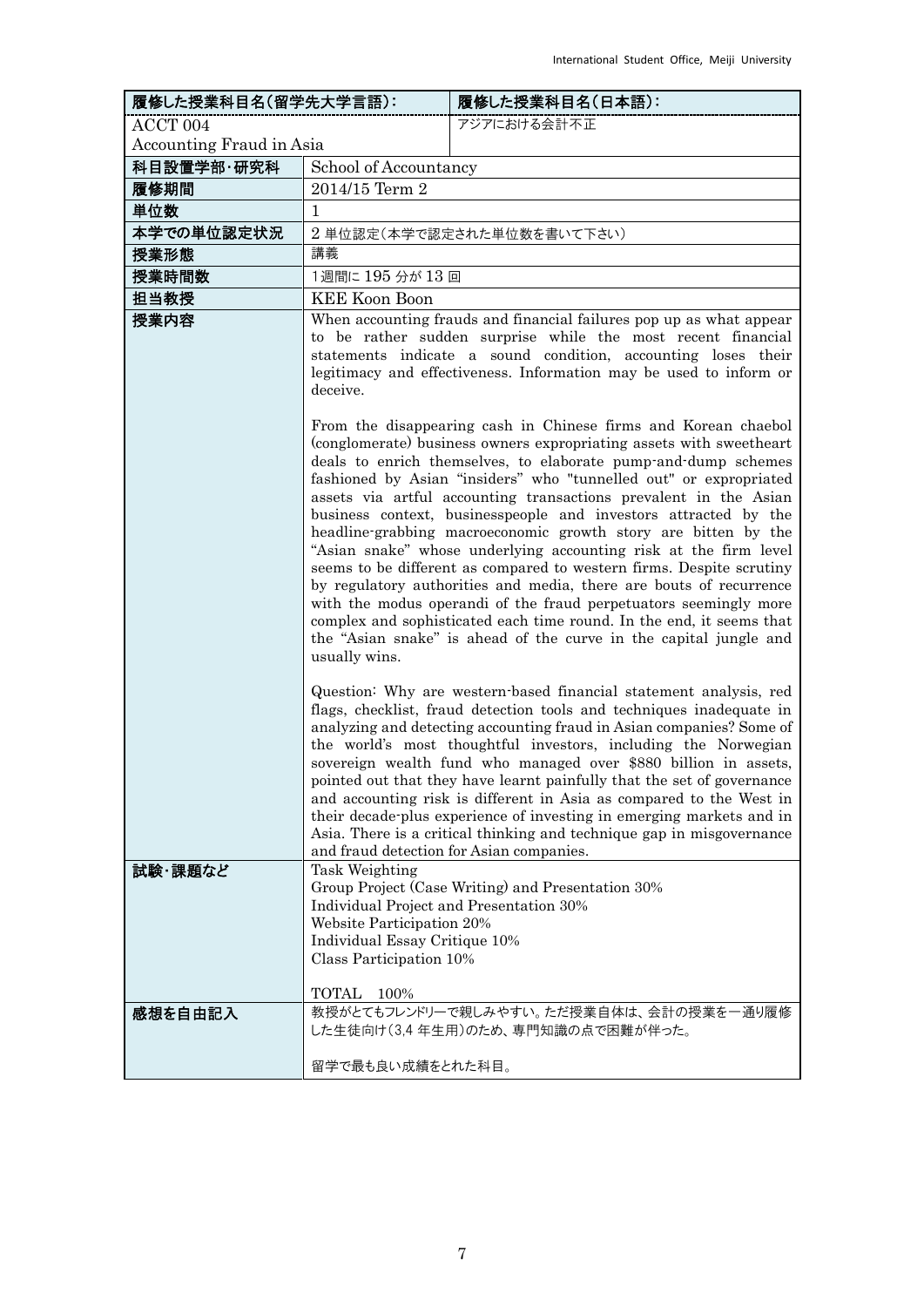| 履修した授業科目名(留学先大学言語):                  |                                                                                                                      | 履修した授業科目名(日本語):                                                                                                                                                                                                                                                                                                                                                                                                                                                                                                                                                                                                                                                                                                                                                                                                                                                                    |
|--------------------------------------|----------------------------------------------------------------------------------------------------------------------|------------------------------------------------------------------------------------------------------------------------------------------------------------------------------------------------------------------------------------------------------------------------------------------------------------------------------------------------------------------------------------------------------------------------------------------------------------------------------------------------------------------------------------------------------------------------------------------------------------------------------------------------------------------------------------------------------------------------------------------------------------------------------------------------------------------------------------------------------------------------------------|
| HUMN015                              |                                                                                                                      | 現代シンガポール論                                                                                                                                                                                                                                                                                                                                                                                                                                                                                                                                                                                                                                                                                                                                                                                                                                                                          |
| Global-City Stage - Singapore        |                                                                                                                      |                                                                                                                                                                                                                                                                                                                                                                                                                                                                                                                                                                                                                                                                                                                                                                                                                                                                                    |
| in the World, the World in Singapore |                                                                                                                      |                                                                                                                                                                                                                                                                                                                                                                                                                                                                                                                                                                                                                                                                                                                                                                                                                                                                                    |
| 科目設置学部·研究科                           |                                                                                                                      |                                                                                                                                                                                                                                                                                                                                                                                                                                                                                                                                                                                                                                                                                                                                                                                                                                                                                    |
| 履修期間                                 | 2014/15 Term 2                                                                                                       |                                                                                                                                                                                                                                                                                                                                                                                                                                                                                                                                                                                                                                                                                                                                                                                                                                                                                    |
| 単位数                                  | 1                                                                                                                    |                                                                                                                                                                                                                                                                                                                                                                                                                                                                                                                                                                                                                                                                                                                                                                                                                                                                                    |
| 本学での単位認定状況                           |                                                                                                                      | 2 単位認定(本学で認定された単位数を書いて下さい)                                                                                                                                                                                                                                                                                                                                                                                                                                                                                                                                                                                                                                                                                                                                                                                                                                                         |
| 授業形態                                 | 講義                                                                                                                   |                                                                                                                                                                                                                                                                                                                                                                                                                                                                                                                                                                                                                                                                                                                                                                                                                                                                                    |
| 授業時間数                                | 1週間に 195 分が 13 回                                                                                                     |                                                                                                                                                                                                                                                                                                                                                                                                                                                                                                                                                                                                                                                                                                                                                                                                                                                                                    |
| 担当教授                                 | Arnoud De Meyer, President, SMU                                                                                      |                                                                                                                                                                                                                                                                                                                                                                                                                                                                                                                                                                                                                                                                                                                                                                                                                                                                                    |
| 授業内容                                 | harmony.                                                                                                             | Singapore has risen from Third World to First in less than half a<br>century of rapid development. The course analyses<br>this<br>extraordinary transition from a variety of perspectives and<br>disciplines. It examines the city state's ties in the region and with<br>the wider world. It looks in particular at how Singapore's domestic<br>priorities and foreign policy imperatives have influenced its<br>relationships with trading partners and how these partners have<br>played an important part in its economic and social transformation.<br>The course is designed for SMU students who seek a deeper<br>understanding of Singapore's metamorphosis. It will appeal<br>especially to international and exchange students who may be<br>puzzled by Singapore's distinctive blend of market freedom and<br>state interventions to promote economic growth and social |
| 試験・課題など                              | Two Short Essays (500 words each)                                                                                    | The course is organized around a series of talks by policymakers,<br>analysts, business leaders and diplomats. Participants will write<br>essays or develop projects on the multi-faceted interactions of a<br>chosen country/region with Singapore. The objective is to produce<br>in mid-2015 a book of essays that addresses the place of Singapore<br>in the world today and how that world has shaped through ideas,<br>trade and cultural links Singapore's self-image and identity.                                                                                                                                                                                                                                                                                                                                                                                         |
|                                      | One Long Essay (3000 words)<br>Class Participation 20%<br>Two Short Essays 30%<br>Project Paper and Presentation 50% |                                                                                                                                                                                                                                                                                                                                                                                                                                                                                                                                                                                                                                                                                                                                                                                                                                                                                    |
| 感想を自由記入                              |                                                                                                                      | 明治政経における、学部間共通総合講座のようなもの。歴史家、在シンガポール大<br>使(日本、韓国、インド…)等が毎回訪れ、講義をしてくれる。                                                                                                                                                                                                                                                                                                                                                                                                                                                                                                                                                                                                                                                                                                                                                                                                             |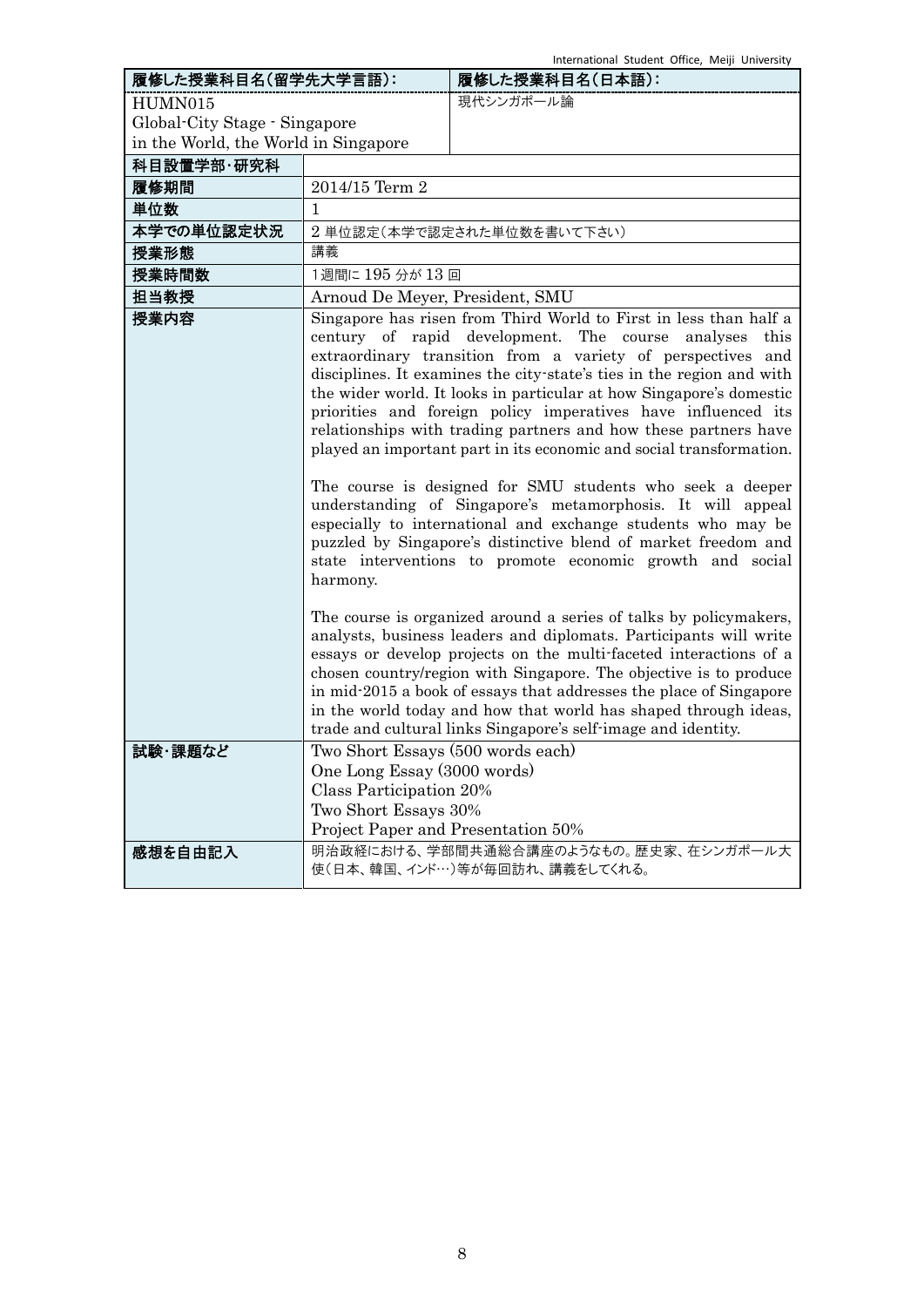# 留学に関するタイムチャート

## 留学するまでの準備、試験勉強、留学中、留学後、特に留学に関連して発生した事項を記入して ください。例:語学試験の勉強、選考、出願、留学中の中間試験,期末試験,その他イベント等 (形式は箇条書きなど簡単なもので構いません)

|                | 学内選考後も継続して TOEFL 対策                                                                                                                              |  |  |
|----------------|--------------------------------------------------------------------------------------------------------------------------------------------------|--|--|
| 2014年<br>1月~3月 | 明治日本語研修プログラムのサポーターを務める<br>(留学に直接結びつくかは別として、個人的には非常に得るものが多かった<br>ので、オススメします)                                                                      |  |  |
|                | 2月下旬 SMU より出願案内が届く<br>(後期成績通知表が必要なので、4月まで出願できない)                                                                                                 |  |  |
|                | 新規に中国語を履修(シンガポールの公用語)                                                                                                                            |  |  |
|                | 4月中旬 SMU へ出願(4/30期限)<br>4月下旬 JASSO 奨学金申請                                                                                                         |  |  |
|                | 5 月初旬 SMU から奨学金プログラムの公示<br>5月中旬 上記奨学金の申請                                                                                                         |  |  |
|                | 5月下旬 JASSO 奨学生合否発表(合格)                                                                                                                           |  |  |
|                | トップスクール(政経主催)受講・シンガポールに関する書籍の読書                                                                                                                  |  |  |
|                | 6月上旬 明治大学外国留学奨励助成金プログラム公示<br>SMU から正式に入学許可                                                                                                       |  |  |
|                | シンガポール学生ビザの申請&料金支払(インターネット経由)<br>6月中旬 明治大学外国留学奨励助成金の申請<br>留学願を提出(政治経済学部事務室)                                                                      |  |  |
|                | 往路航空券購入<br>6月下旬 明治大学指定海外旅行保険の加入                                                                                                                  |  |  |
| 4月~7月          | 大学寮に申込(先着順)<br>オリエンテーション申込(先着順(必須有)・無料)                                                                                                          |  |  |
|                | ゼミ指導教員と履修相談                                                                                                                                      |  |  |
|                | 政経学部教務主任と面談<br>履修登録に関する連絡                                                                                                                        |  |  |
|                | 現地のビザ取得・健康診断・学生証引換に関する連絡                                                                                                                         |  |  |
|                | 7月上旬 留学オリエンテーション(学内)<br>留学カウンセラーと面談(留学の目的・不安点を相談)<br>大学提携寮当選(EVAN HOSTEL)※申込せず                                                                   |  |  |
|                | ホステルの予約<br>Completion of Student's Pass Formalities(ビザ)予約<br>7/8-/10 Online matriculation (種々入学手続)<br>7月中旬<br>復路航空券購入<br>7/17<br>オリエンテーションに関する連絡 |  |  |
|                | 雑費支払に関する連絡&支払<br>7/22<br>履修登録(第1回目)<br>7/31<br>TEMASEK FOUNDATION LEARN PROGRAMME<br>2014 @ SMU(SMU 奨学金プログラム)合格通知                                |  |  |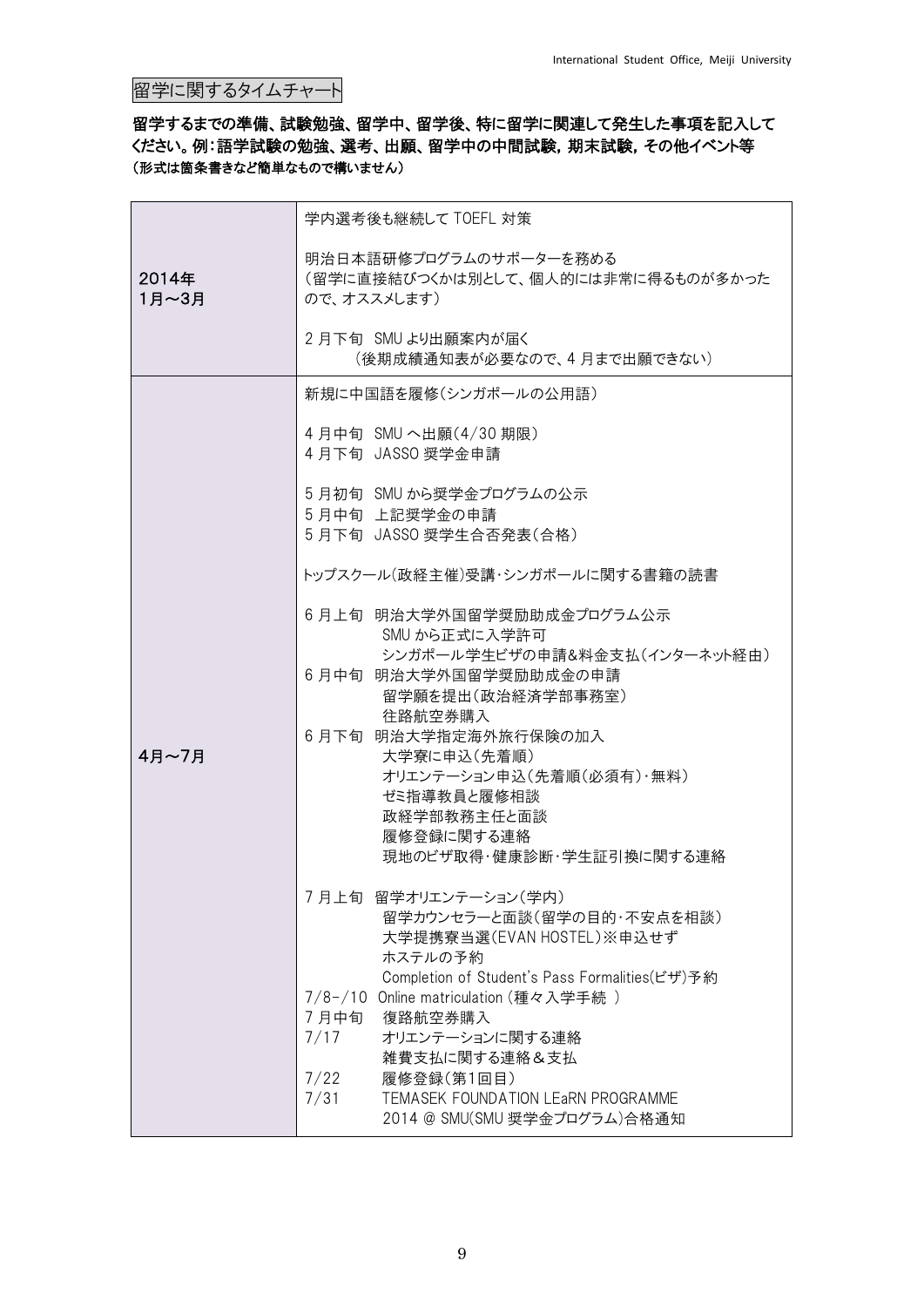| 8月~9月          | $8/4$ 出国(羽田→上海)<br>8/6 入国(上海→チャンギ)(現地入り最終期限)<br>8/7 Student's Pass 取得(現地でのみ可)/ 入寮<br>8/11 学生証受取り(各自時間指定有り)<br>8/13 IR Program Orientation@Sentosa Island<br>M: 留学開始の報告提出·<br>学部事務室/国際事務室に履修登録の報告<br>在留届提出<br>8/14 オリエンテーション(大学生活について)、銀行口座開設<br>8/15 オリエンテーション(履修等について)<br>8/16 City Tour (事前申込·先着順)<br>8/18 Term1 開始<br>8/22 VIVACE(日本の新歓のようなもの)<br>8/23 Food Trial |
|----------------|----------------------------------------------------------------------------------------------------------------------------------------------------------------------------------------------------------------------------------------------------------------------------------------------------------------------------------------------------------------------|
| 10月~12月        | 8-11月 通常授業<br>12月 冬休み ミャンマーとインドネシアに旅行へ行きました。                                                                                                                                                                                                                                                                                                                         |
| 2015年<br>1月~3月 | 1-4月 通常授業                                                                                                                                                                                                                                                                                                                                                            |
| 4月~7月          | 5月 夏休み ベトナム、カンボジア、タイへ旅行に行きました。<br>5/24<br>帰国                                                                                                                                                                                                                                                                                                                         |
| 8月~9月          |                                                                                                                                                                                                                                                                                                                                                                      |
| 10月~12月        |                                                                                                                                                                                                                                                                                                                                                                      |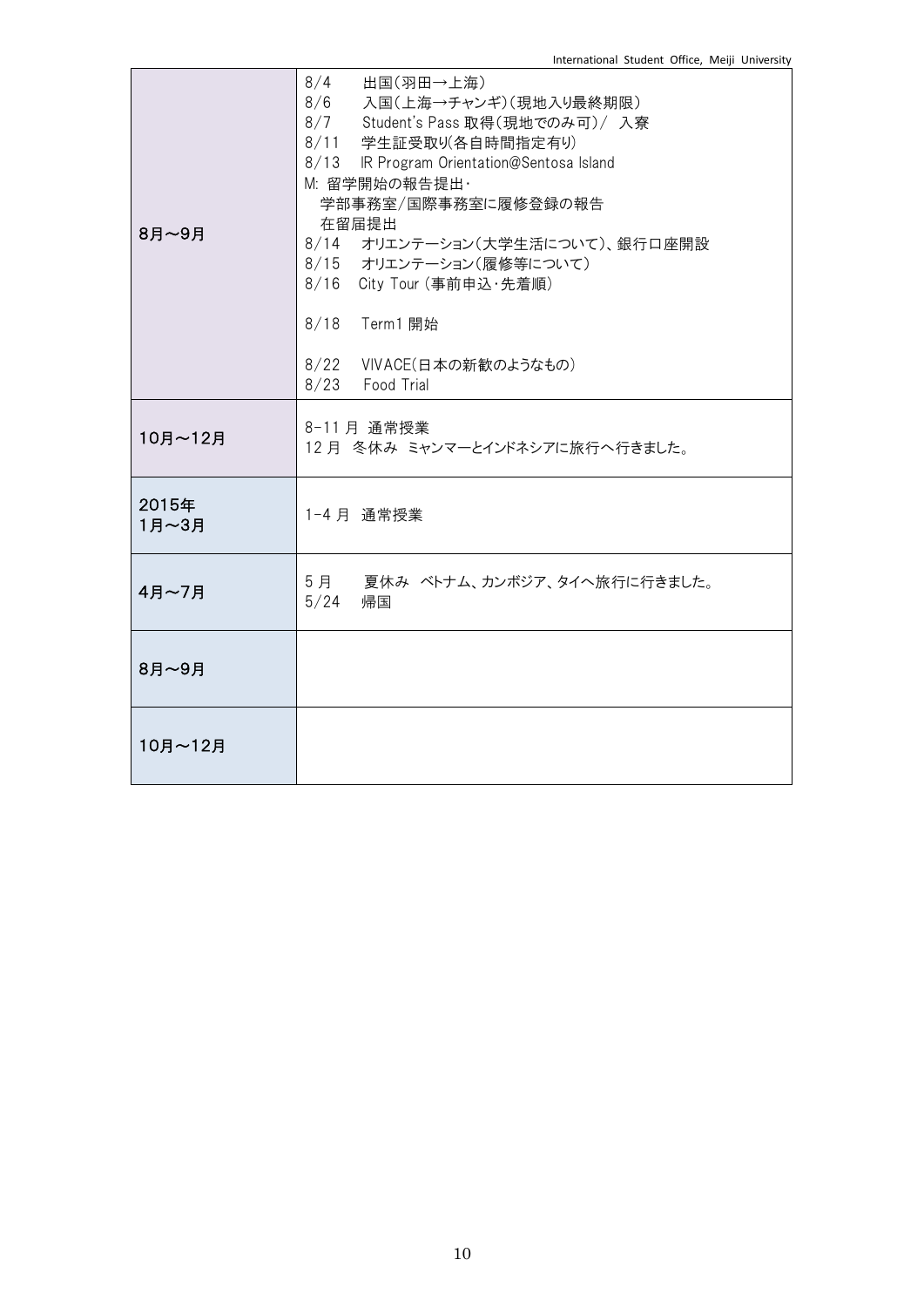# 留学体験記

| 留学しようと決めた理由                       | 多様な価値観を体験、語学力の向上                                                                                                                                                                                                                                                                                                                                                                                                                                                                                                                                                                                              |
|-----------------------------------|---------------------------------------------------------------------------------------------------------------------------------------------------------------------------------------------------------------------------------------------------------------------------------------------------------------------------------------------------------------------------------------------------------------------------------------------------------------------------------------------------------------------------------------------------------------------------------------------------------------|
| 留学のためにした準備.<br>しておけば良かったと思う<br>準備 | した準備:継続した語学の学習、会計基礎知識(自分の専攻、興味)の会得、トップス<br>クール受講<br>しておけばよかったこと:シンガポールで取れる単位は非常に少ない(留学通して約16<br>単位)ので、留学までにできるだけ単位を取ったほうがよいと思います。                                                                                                                                                                                                                                                                                                                                                                                                                                                                             |
| この留学先を選んだ理由                       | ・将来東南アジアで働くことに興味があったこと<br>(ゼミでもアジアの政治経済に関することを学んでいます)<br>・シンガポールはアジアの中でも特に金融の中心であったこと<br>・SMU はビジネスに特化した大学であること<br>·SMUは米国式の大学で、非常に competitive だと聞いていたこと<br>などです。                                                                                                                                                                                                                                                                                                                                                                                                                                            |
| 大学・学生の雰囲気                         | SMUは他国、他大学と比較しても勉強に熱心な大学です。<br>そのため、クラブ活動、サークル活動は物足りなく感じるかもしれません。                                                                                                                                                                                                                                                                                                                                                                                                                                                                                                                                             |
| 寮の雰囲気                             | 上述の通りです。                                                                                                                                                                                                                                                                                                                                                                                                                                                                                                                                                                                                      |
| 交友関係                              | これは各人異なると思いますが、寮に入ることで、自然と友人が増えていきます。地理<br>的な関係で、アジアからの留学生が非常に多く、友人はできやすいと感じました。                                                                                                                                                                                                                                                                                                                                                                                                                                                                                                                              |
| 学習内容・勉強について                       | 上述の通りです。<br>SMU は交換留学生に対して甘いところがあるので、自分次第では手を抜くことも可能で<br>す。裏を返せば、インターン、ボランティア、クラブ活動等、他国への交換留学生とは一<br>味違った留学生活が送れます。                                                                                                                                                                                                                                                                                                                                                                                                                                                                                           |
| 課題・試験について                         | 試験だと時間制限があり不利になると感じたので、レポートのみの授業を選びました。<br>履修の組み方も、よく検討してください。                                                                                                                                                                                                                                                                                                                                                                                                                                                                                                                                                |
| 大学外の活動について                        | インターンシップ、サークル、課外プログラム等、前期は時間があるときは積極的に参<br>加していました。                                                                                                                                                                                                                                                                                                                                                                                                                                                                                                                                                           |
| ある平日のスケジュール                       | 0730 起床<br>0830 大学着、自習<br>1130 昼食<br>1200 授業<br>0300 自習<br>0600 友人と夕食<br>0900 帰宅<br>2200 自由時間                                                                                                                                                                                                                                                                                                                                                                                                                                                                                                                 |
| ある休日のスケジュール                       | 0900 起床、朝食<br>1000 洗濯、部屋掃除等<br>1100 友人とプール(サマーランドのようなところ)<br>1700 友人と韓国焼肉<br>1900 友人とバー<br>2200 帰宅<br>2300 就寝                                                                                                                                                                                                                                                                                                                                                                                                                                                                                                 |
| 留学を志す人へ                           | 【留学が決まるまで】<br>・そもそも留学ってどんなもんかな、と思っている人は政経学部主催のトップスクールを<br>受講してみるといいと思います(他学部の生徒も履修できます。成績を下げたくない人<br>は聴講という身分をオススメします)。文字通り、「馬鹿みたい」に課題を出されるので<br>すが、「馬鹿じゃねぇの」と思いつつも、一応なんとかやり遂げられれば留学に行っても<br>問題ないと思われますし、留学先での授業がどのように進むかも体験できるので、予め<br>準備・対策ができます。<br>・他の留学形態はよく知らないのですが、大学間協定校留学を利用すると JASSO から<br>奨学金が貰える(GPA が低くなければ)ので、上記の支出表を見てもらえば分かる通<br>り、実質ほとんど自分の負担なしで1年間留学へ行けてしまう素晴らしい制度です(明<br>治の通常の学費は払います)。また、協定校なら留年しなくても卒業できるので、その<br>心配も要りません。こんな待遇のいい留学の機会は、何かよほどの能力を持った人以<br>外、他にはないでしょう。ちょっとでも興味があれば募集しない手はないと思います。 留<br>学へ行くことでのマイナス面は私の思いつく限りありません。<br>※これは 2014 年度の話なので、今後どうなるかはご自身で事務室に確認してくださ<br>い。 |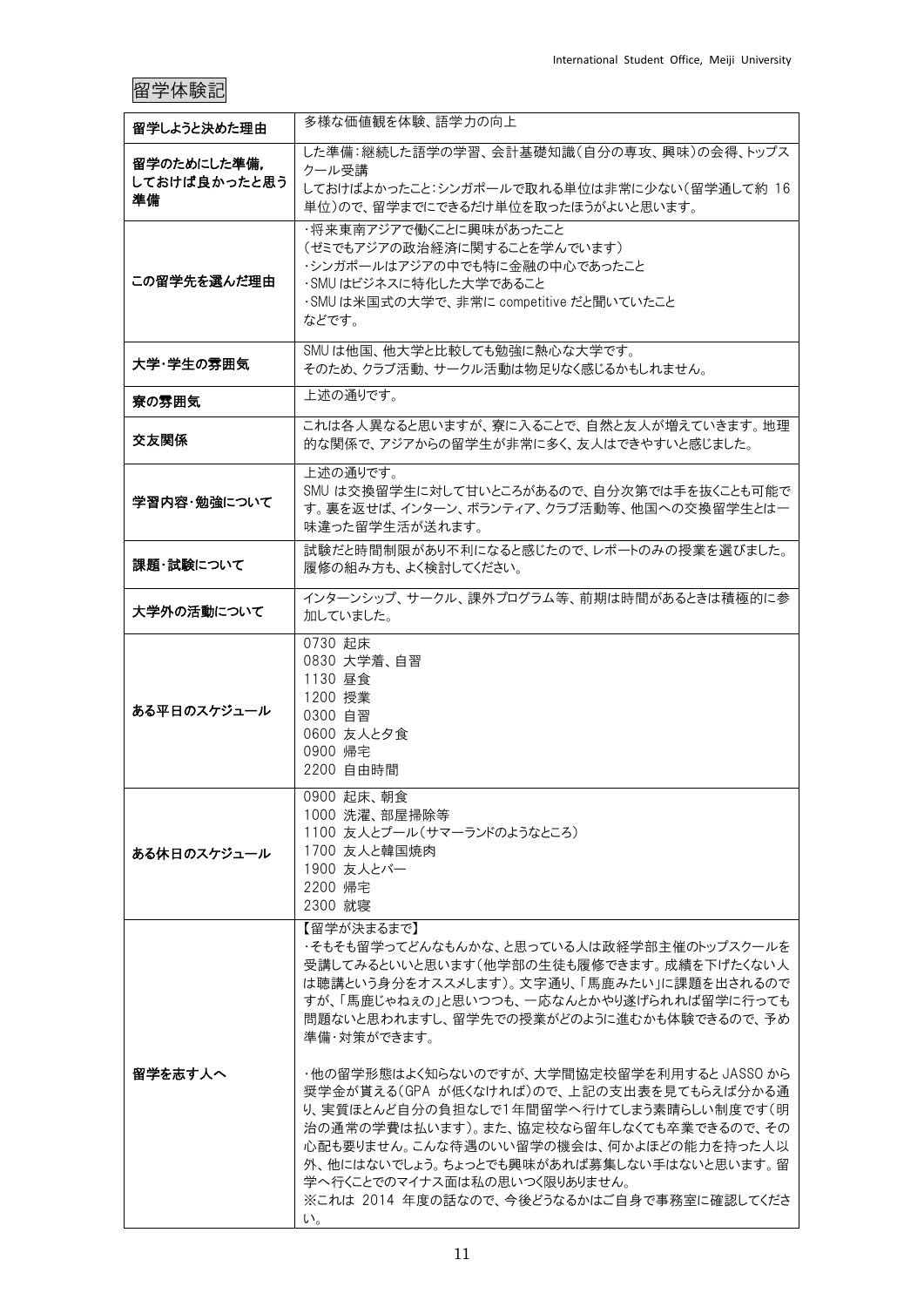| 学内選考では、英語のスコアさえ基準に達していれば、あとは熱意、そして学習の具<br>体的な計画が合否のポイントだと感じました。GPA・語学力の優劣はあまり他候補者と<br>差がつくポイントではない印象を受けました。                                                                                                                                                                                                                                                                                            |
|--------------------------------------------------------------------------------------------------------------------------------------------------------------------------------------------------------------------------------------------------------------------------------------------------------------------------------------------------------------------------------------------------------|
| 【留学が決まったら】<br>・留学に関する情報収集(出願、履修、住居、ビザ、持ち物 etc…)は意外と時間がか<br>かります。留学までにしなければいけないことが、時期ごとに様々だからです。明治での<br>前期考査の時期は、留学の直前期とも重なるため、そこそこ忙しいです。 GPA を気にし<br>ている人は、予めテスト、レポートの数等を調整し、履修を組むことをお勧めします。                                                                                                                                                                                                           |
| (各月オススメの考えておくこと)<br>12 月                                                                                                                                                                                                                                                                                                                                                                               |
| ・行くまでの英語の勉強をどうするか(明治のカウンセラーと相談)<br>4 月                                                                                                                                                                                                                                                                                                                                                                 |
| ・具体的にどの授業を履修したいか(明治での履修状況、明治との単位互換、課題の<br>多寡等を考慮に入れて)                                                                                                                                                                                                                                                                                                                                                  |
| ・シンガポールで「勉学」以外に何がしたいのか ex.旅行?インターン?新たな外国語<br>学習?                                                                                                                                                                                                                                                                                                                                                       |
| 出国日、帰国日はいつにするか・どこ経由で行くか・いつ買うか<br>6 月                                                                                                                                                                                                                                                                                                                                                                   |
| ・誰と留学前に会っておくか(友人・先輩等)<br>・どこに住むか。寮以外ならどこがいいか。                                                                                                                                                                                                                                                                                                                                                          |
| ・ビザ用の検診は日本で受けるのか、現地で受けるのか<br>7月                                                                                                                                                                                                                                                                                                                                                                        |
| ・履修計画を確実に<br>・なにを持っていくか                                                                                                                                                                                                                                                                                                                                                                                |
| 【奨学金】                                                                                                                                                                                                                                                                                                                                                                                                  |
| ·日本学生支援機構からの奨学金(総額¥800,000)は本学協定校留学予定生の<br>GPA 上位(出願年度のみの)から選ばれる(本年度 25 / 50 人程度)ので、GPA に気<br>をつけてください(JASSOの基準ではSとAは同評価なので、Aを取りまくってください)。<br>80 万円貰えるか貰えないかは非常に大きな違いだと思います。<br>参考: 3.22(私の明治における出願年度 GPA(2 年次のみ))                                                                                                                                                                                     |
| ・明治大学から頂ける助成金は申請時点で入学してからの通算 GPA2.0 以上が条件<br>です。                                                                                                                                                                                                                                                                                                                                                       |
| 【★履修登録】<br>7 月下旬に第一回目の履修登録(交換留学生のみ)がありました。今回の履修制度                                                                                                                                                                                                                                                                                                                                                      |
| は、交換留学生が2グループに分けられ、割当てられた日に先着順で履修を組み、希<br>望する授業が取れなかった人の為に2日目は第2ラウンドとして全留学生に履修のチ<br>ャンス(初回よりも割当が極端に減る)が与えられる、というシステムです。                                                                                                                                                                                                                                                                                |
| 履修登録する日を①か②に指定され(私の場合 7/22)、シンガポール時間の朝9時<br>に開始されたのですが、ほとんどのクラスは開始数十秒、遅くても数分のうちに満席と<br>なってしまいました。これは、明治大学と異なり、ほとんどの授業がゼミのように限られた<br>人数で行われるためです。予め争奪戦になるだろうと(あざとく)予想していた私は、下<br>調べ(履修のプロセス・取りたいクラスの番号、曜日・自分の中での優先順位等)を入<br>念に行ない、9時ちょうどには履修登録できるように準備していました。そのため運も味<br>方につけ、第一、二希望の履修は成功しましたが、第三希望は定員オーバーで履修で<br>きませんでした。これは、ものの1,2分での出来事でした。Facebook では多くの交換留<br>学生が、「興味があり、かつ空席のある授業が一つもない」と嘆いていました。 |
| また、何人かの学生が「履修登録に進もうと思ったら、システムに拒否された」と嘆い<br>ていたのも記憶に残っています。 私は念のためにメディア自習室で大学の PC を使用し<br>つつ、自分のラップトップでも念のため履修画面を開いておきました。 実際、一つは登<br>録中にシステムがフリーズしてしまったので、保険をかけておいてよかったと感じました。                                                                                                                                                                                                                         |
| 特に人文科目に興味のある方は、SMU で開講されている多くの授業は経営、法律、<br>経済等の科目(経営大学なので当然のことではあるが)であるため、選択肢が非常に<br>限られていることに留意してください。 興味のある授業が履修できないとなると、留学の<br>意義・楽しみが半減してしまうと思います。                                                                                                                                                                                                                                                 |